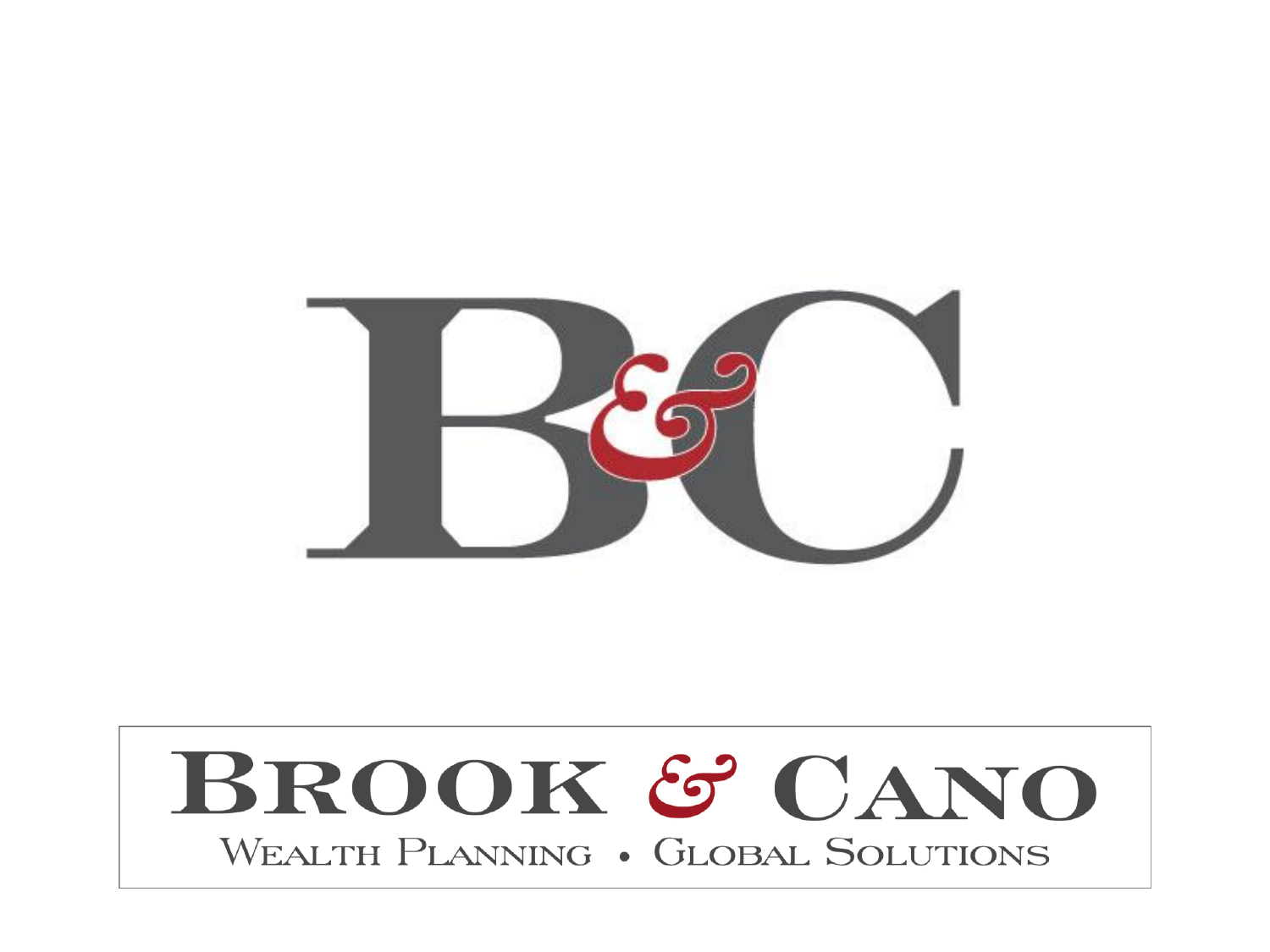#### **TTN Americas Tax Conference Austin, TX 27 May 2022**

# **MEXICO: International Tax Update**

**Arturo G. Brook Brook & Cano**

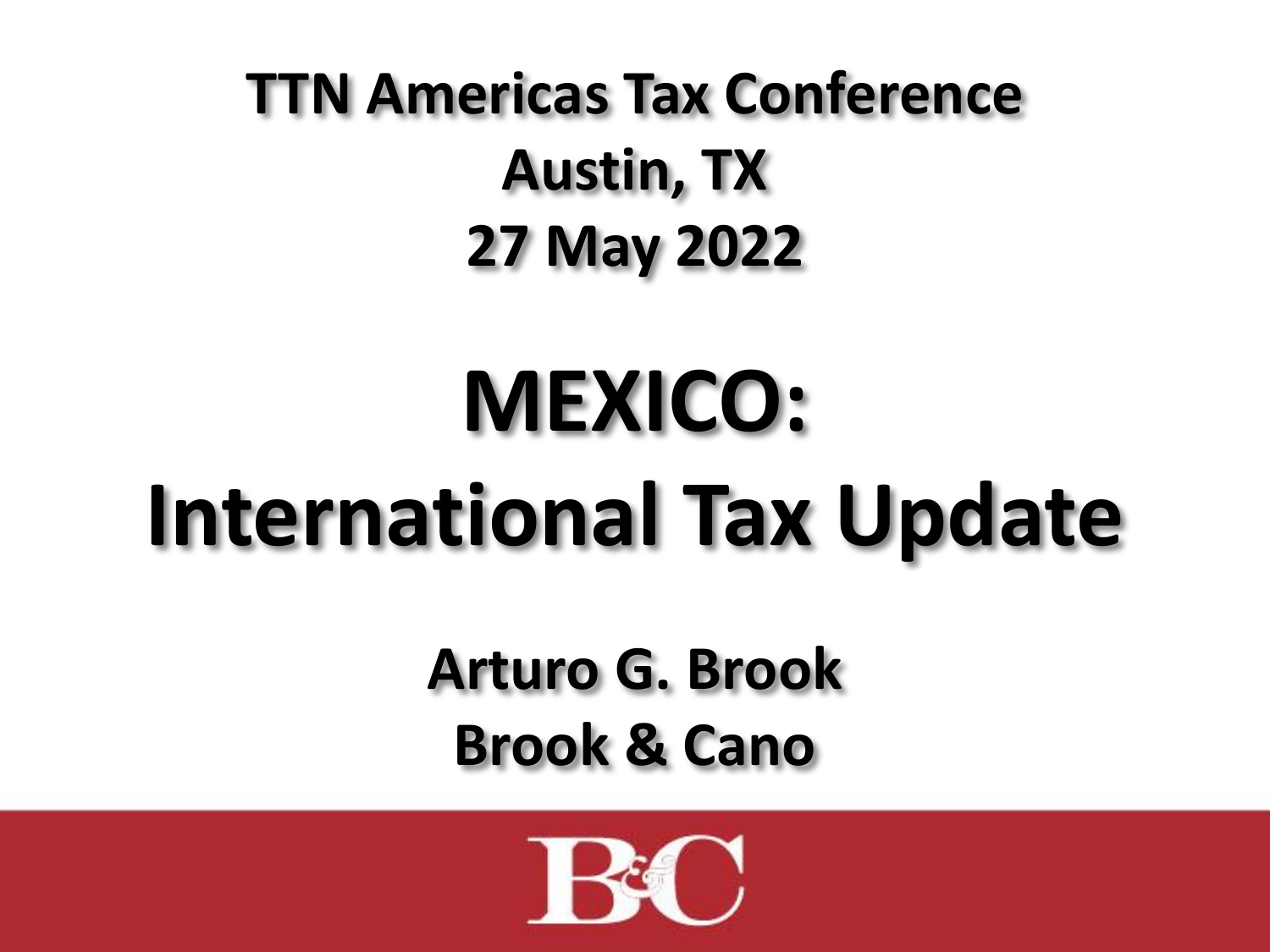## **Agenda**

- Change in Tax Residence
- New RFC (ITIN) Requirements
- Controlling Beneficiary
- Back to Back Loans
- Usufruct Operations
- Legal Representatives for Tax Purposes
- CFC Rules / Inflation Adjustments
- Transfer Pricing

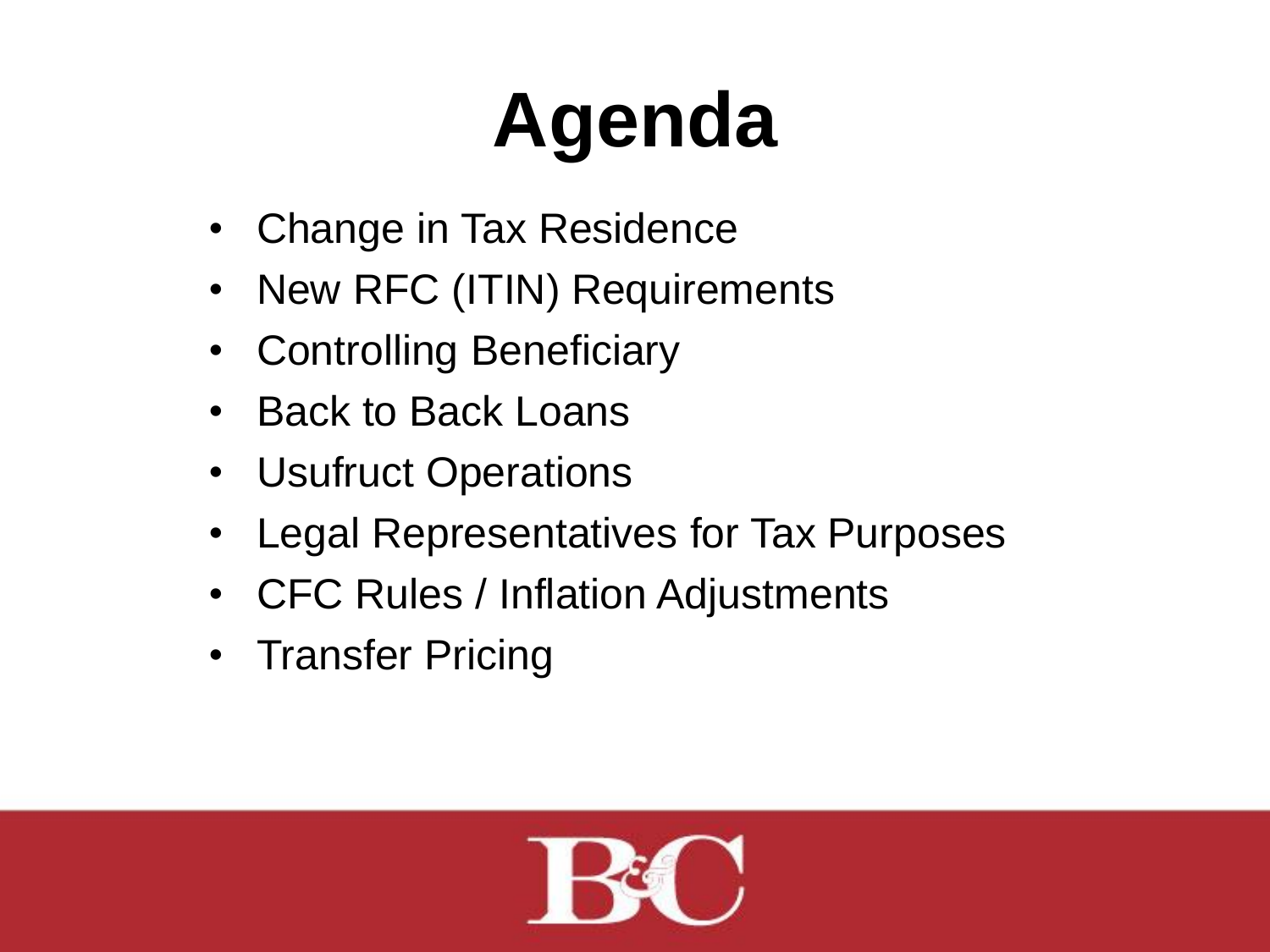### **Change in Tax Residence**

- Old rule, when a tax resident individual moved out of Mexico and established tax residence in a low-tax jurisdiction, such individual was considered to maintain Mexican tax residence for the following three tax years. This is now increased to five years.
- The old rules also provided for an exception where, if the low-tax jurisdiction in question maintained a comprehensive TIEA, the threeyear penalty period would not apply. Now, in order for the exception to apply, the existence of a comprehensive TIEA is not sufficient. An Agreement on Mutual Administrative Assistance for Tax Collections must also be in place now.
- In addition, the migrant individual that wishes to change their tax residence must now first establish tax residence elsewhere, and then sever the Mexican tax residence.

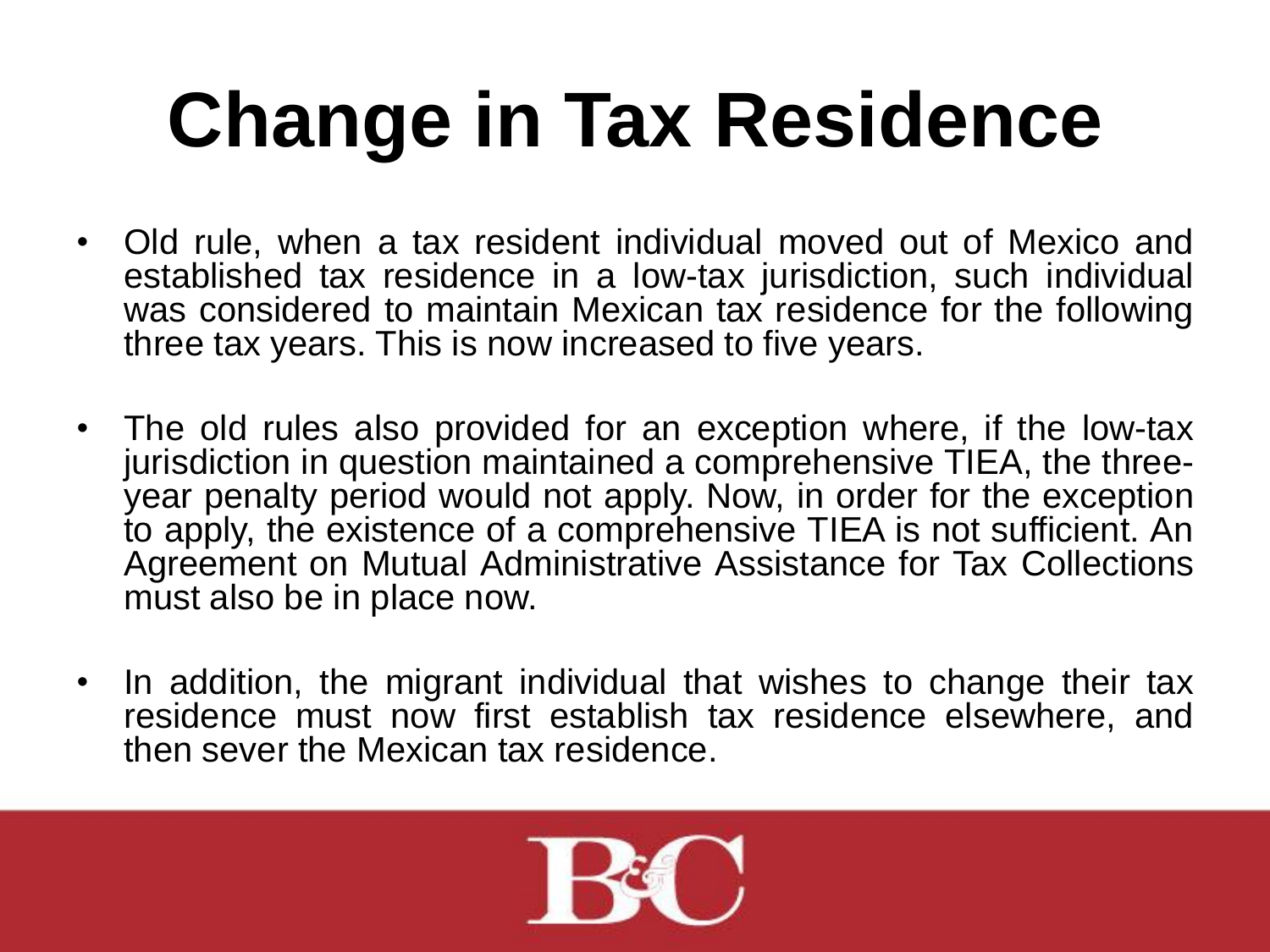# **New RFC (ITIN) Requirements**

- Every person over 18 yo must register and obtain an RFC even if not economically active and not subject to file tax returns.
- No sanction for now, but practical consequences.
- Applicability to expats?

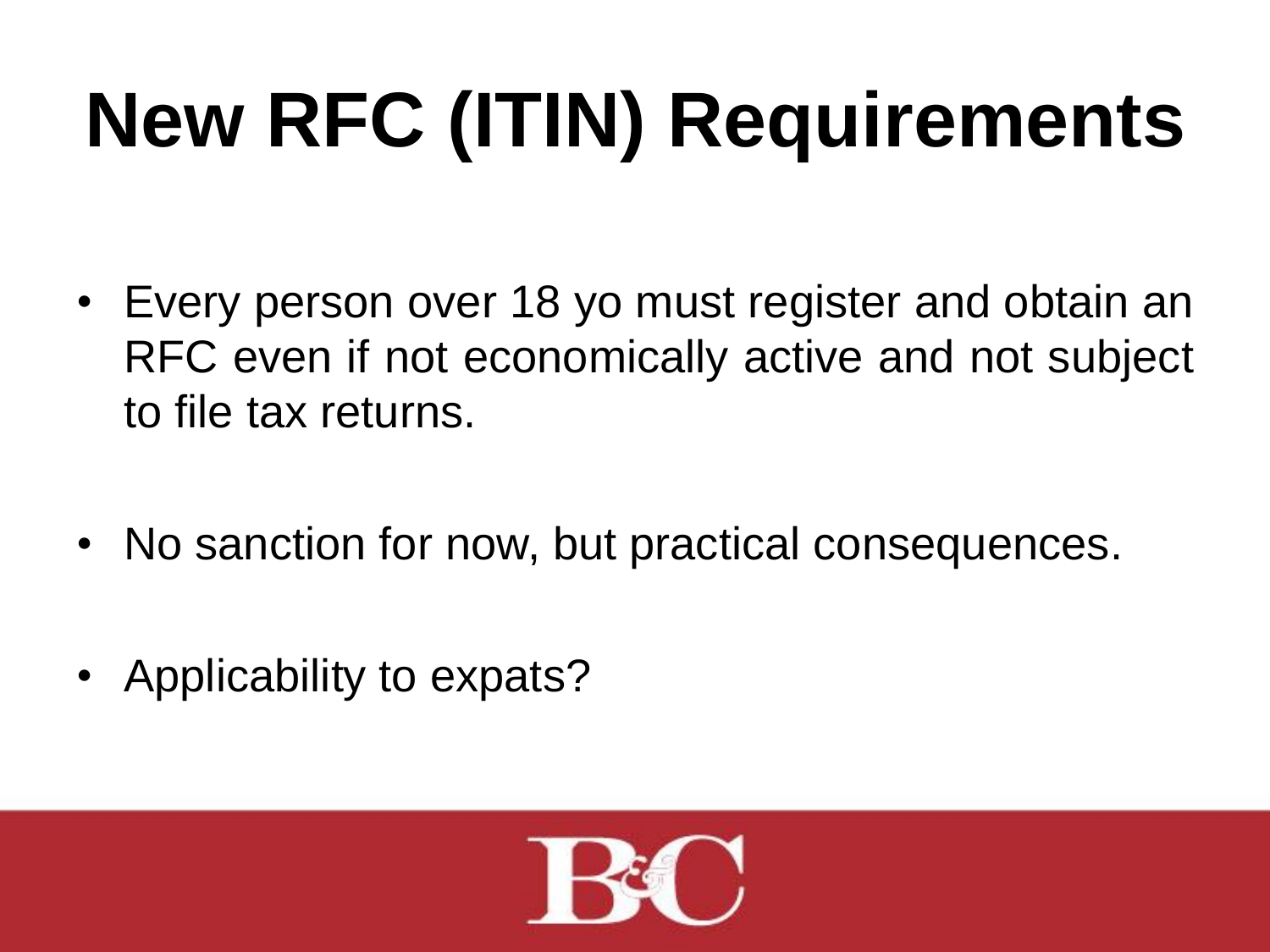## **Controlling Beneficiary**

- A new rule for all
	- legal entities
	- trust settlors, beneficiaries, and trustees
	- parties to a contract or any other legal arrangement
	- public notaries, brokers, and financial institutions
- Requires them to obtain and maintain information related to the controlling beneficiary, and to provide such information upon request by the tax authority.
- A controlling beneficiary is defined as the person who, directly or indirectly, controls the administration, or shareholder meeting decisions within an entity or legal arrangement.
- This information may be used by the tax authority in TIEs.
- Substantial penalties may apply.

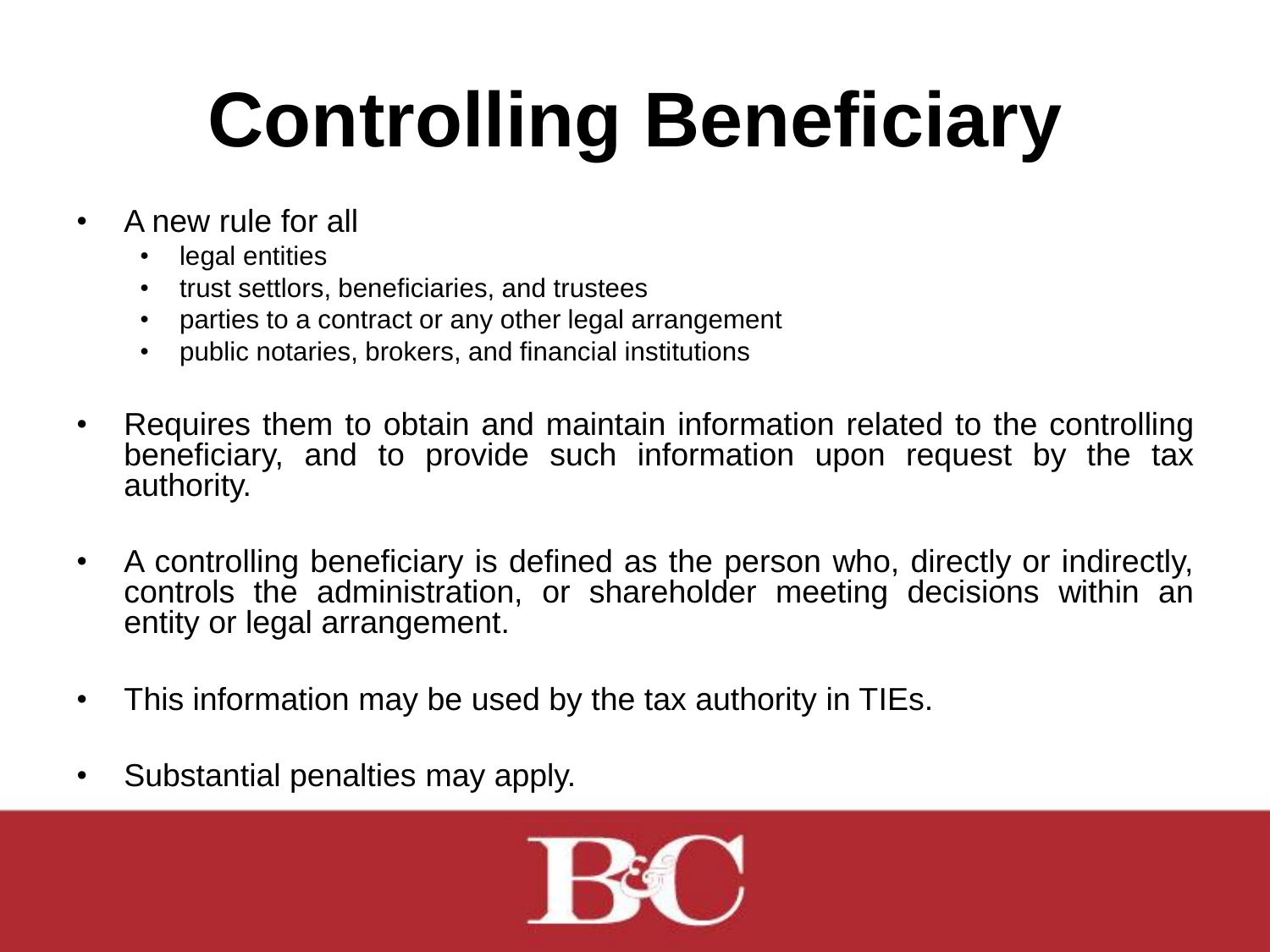### **Back to Back Loans**

- A new rule is added providing that loans granted outside of Mexico to Mexican business entities that are deemed by the tax authority to lack a legitimate business reason shall be treated as back-to-back loans.
- Interest paid on such loans will be recharacterized as dividends.

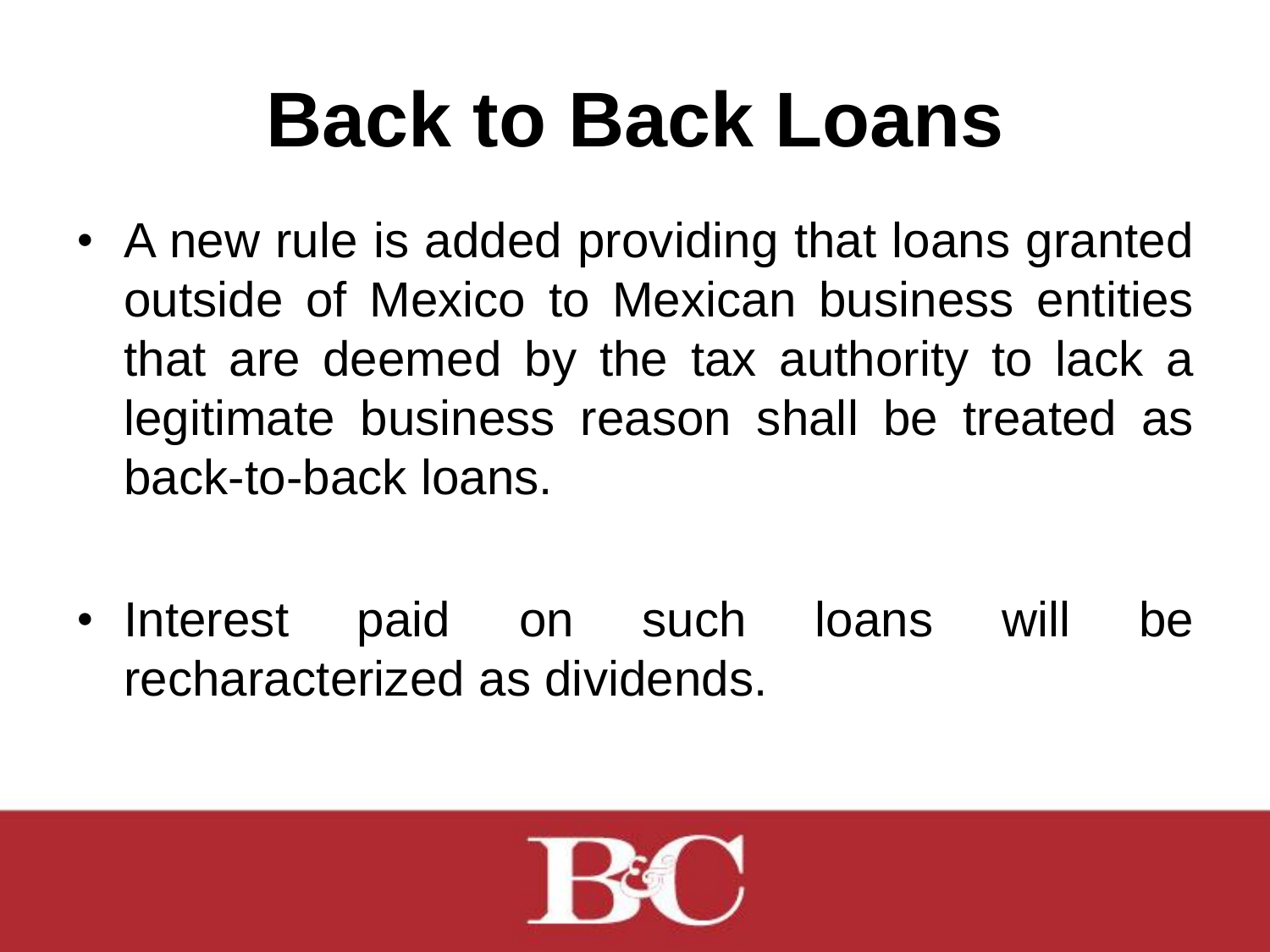### **Usufruct Operations**

- The consolidation of usufruct and property rights of an asset shall be considered a taxable event, whereas the previous holder of the property rights is considered to receive the appraised value of the usufruct as taxable income.
- Notaries, brokers, and judges must provide information to the tax authority upon participation in any legal act that results in the segregation of property rights and usufruct.

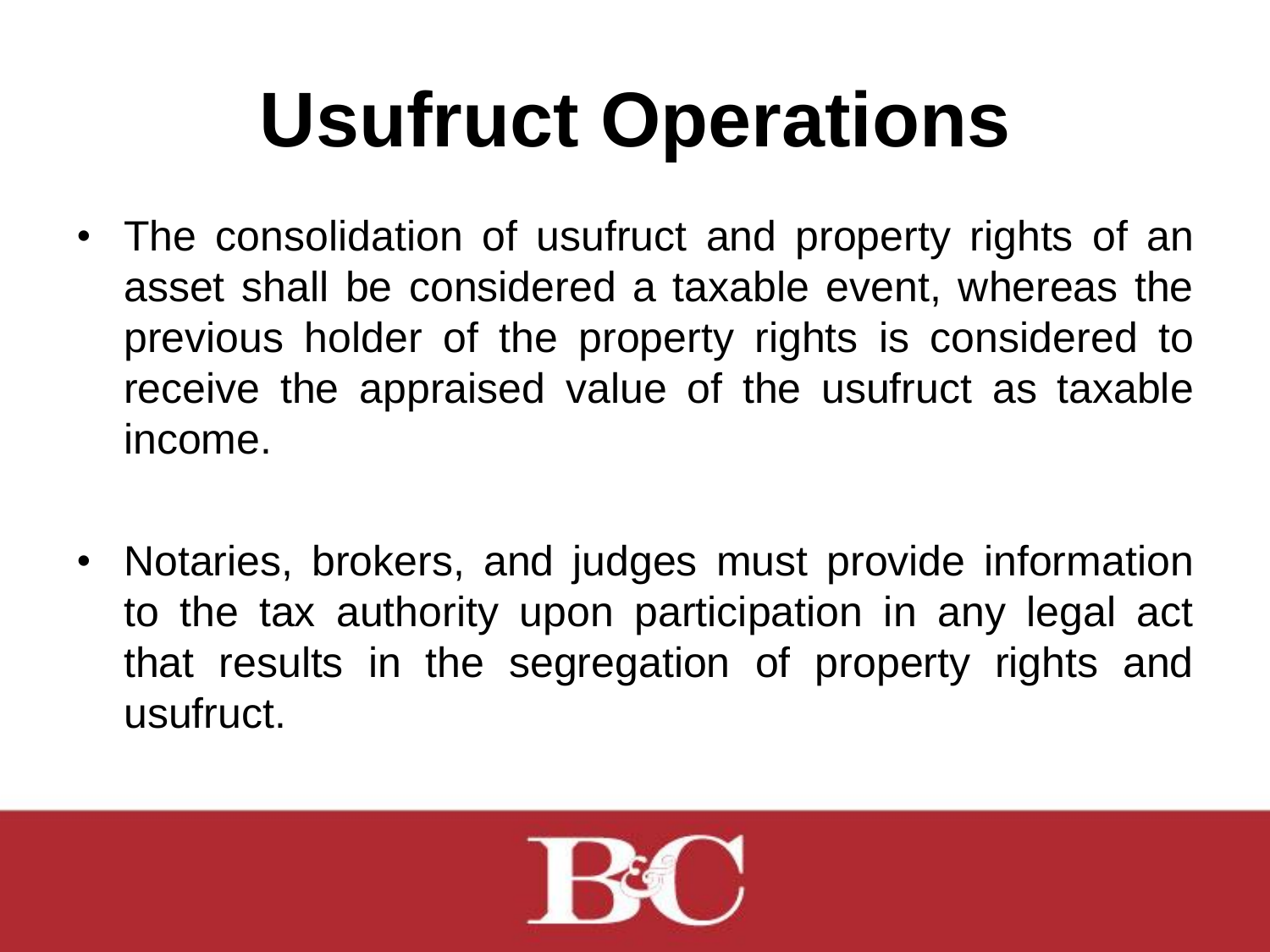### **Legal Representatives**

- Generally, nonresidents are subject to tax in Mexico by way of withholding when receiving income that is sourced in Mexico.
- The withholding tax applies on gross income.
- In several cases, the nonresidents are given the opportunity to appoint a representative in Mexico in order to opt-in to a net-basis tax.
- Under a new rule, the legal representatives must have assets sufficient to comply with the tax liability of the nonresident.

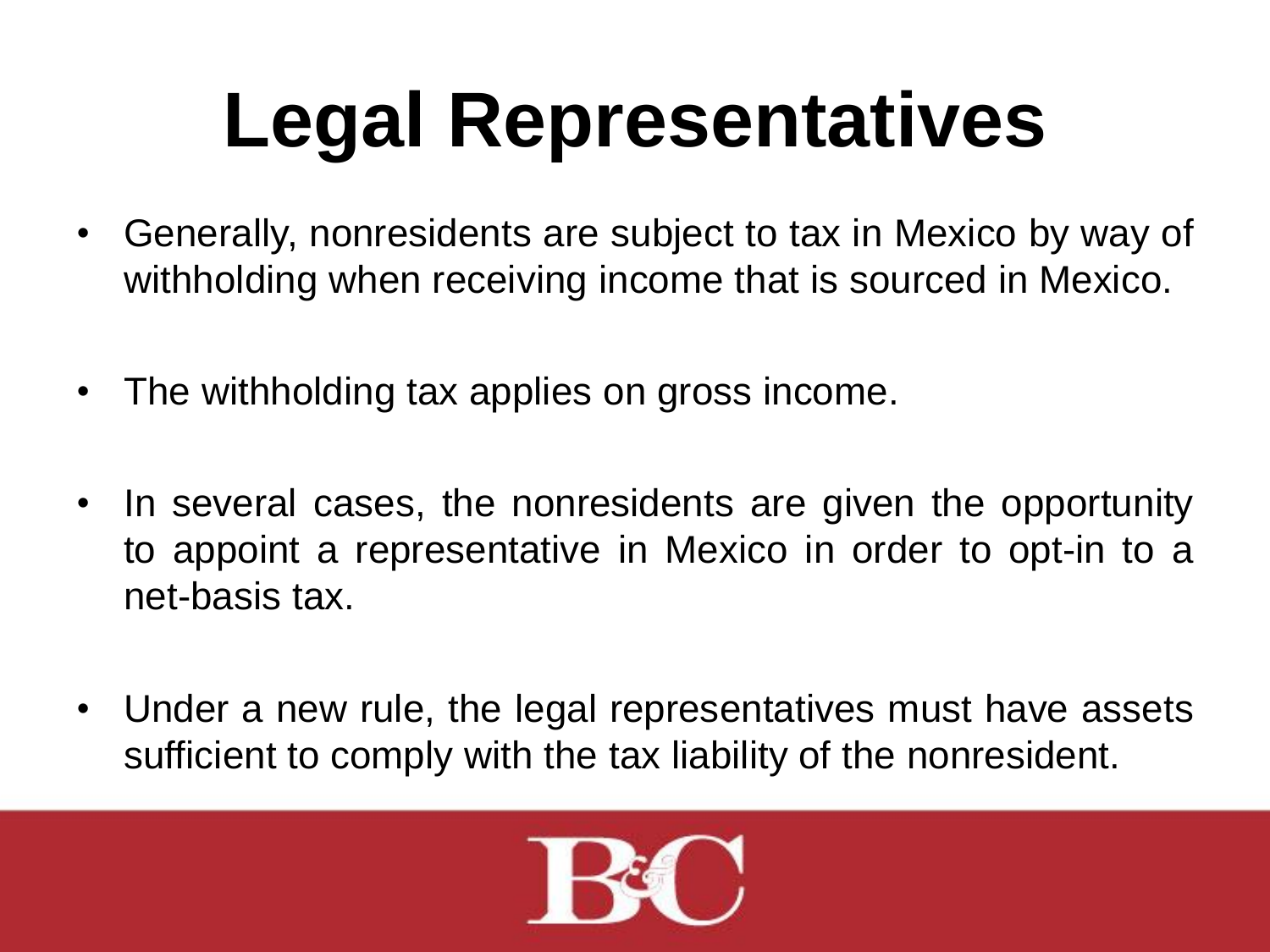### **CFC Rules / Inflation Adjustments**

- Mexican tax law generally allows for inflation accounting.
- Interest income may be offset by the inflation that occurs in the same time period.
- Income that is subject to so-called Preferential Tax Regime (ie CFC structures) is subject to an anti-deferral rule and is reported currently.
- Under the new rules for 2022, the calculations for such income may not include an inflation adjustment.

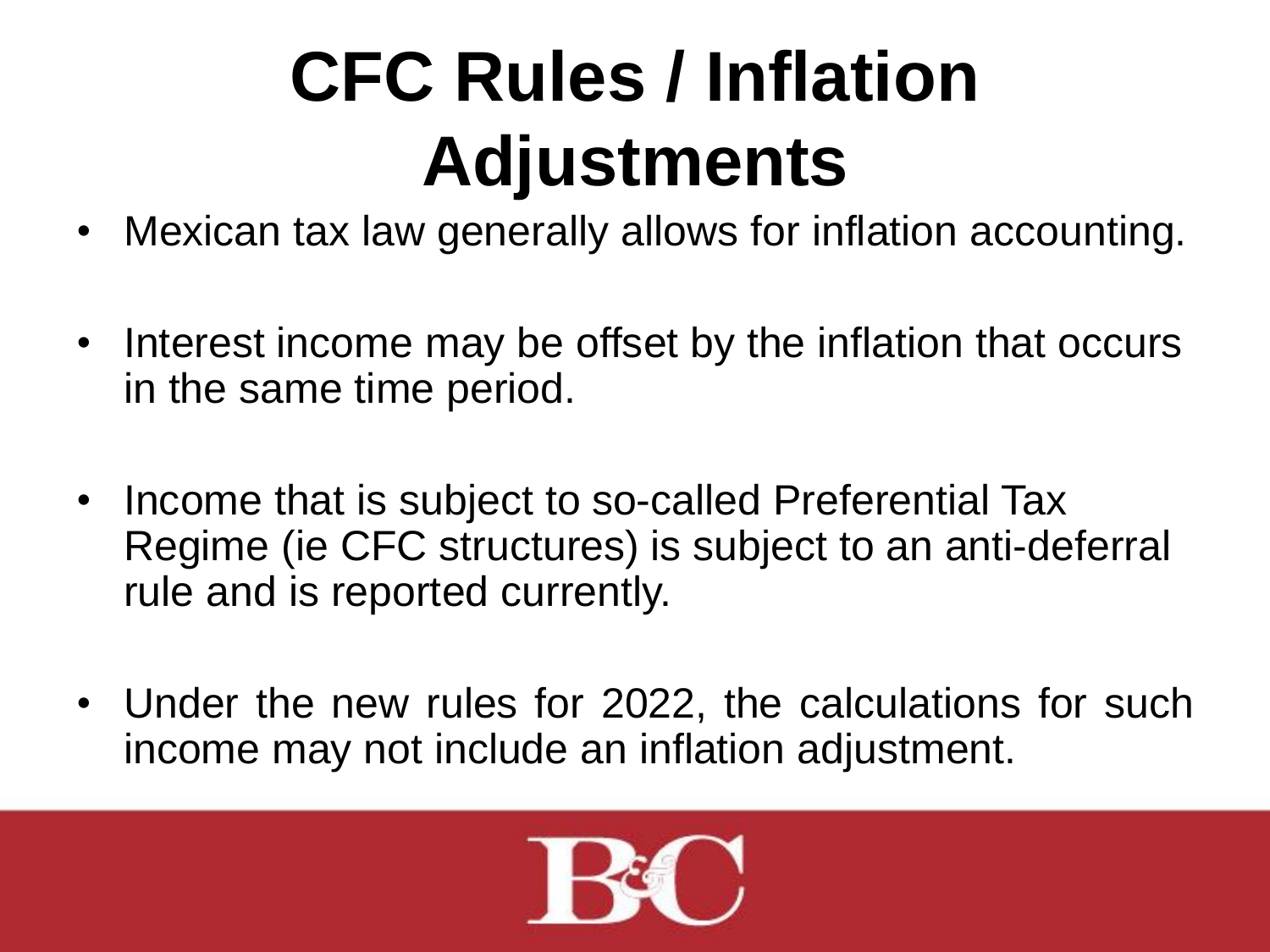### **Transfer Pricing**

- A new rule establishes an obligation to have a transfer pricing study to support any transactions between related parties, including transactions between residents in Mexico.
- Previously a transfer pricing study was only required for transactions between a resident in Mexico and a nonresident.